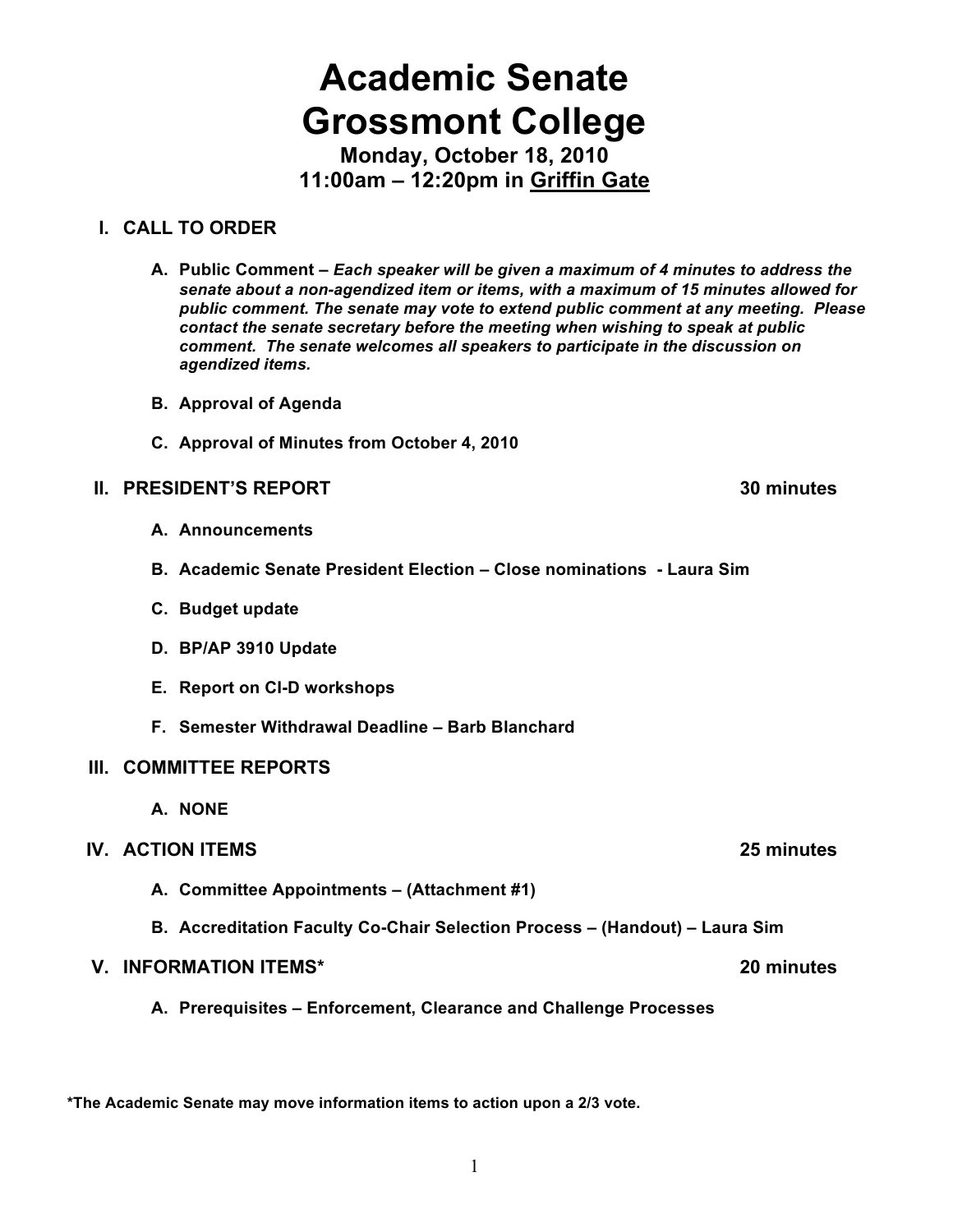## **Academic Senate Grossmont College**

## **Minutes of the Academic Senate – October 4, 2010**

#### **MEETING ATTENDANCE:**

| X        | Chris Hill (President)                |          | Joe Orate (Culinary Arts)               |   | Edda Temoche-Weldele (Foreign Lang)                |
|----------|---------------------------------------|----------|-----------------------------------------|---|----------------------------------------------------|
|          | P.J. Ortmeier (AOJ)                   |          | James Foran (Culinary Arts)             | X | Robert Henry (History)                             |
|          | Lance Parr (AOJ)                      | $\times$ | Kathy Meyer (Dance) -Fall               | X | Devon Atchison (History-Sen Officer)               |
| X        | Tina Young (AOJ)                      |          | David Mullen (Dance) - Spring           | X | Angela Feres (History)                             |
| X        | Jennifer Carmean (ASL)                |          | TBD (P/T Senate Officer @large)         | X | Priscilla Rogers (Inter Bus)                       |
|          | Jamie Gould (ASL)                     | X        | David Milroy (Divisional Senator AHLGC) | X | Patty Morrison (Library)                           |
| X        | Israel Cardona (Behav Sci)            | X        | Ann Bryan (Divisional Senator CTE/WD)   | X | Julie Middlemas (Library)                          |
| X        | Gregg Robinson (Behav Sci)            |          | <b>TBD</b><br>(Divisional Senator ESBS) | X | Jenny VandenEynden (Math)                          |
| X        | Rob Fargo                             |          | <b>TBD</b><br>(Divisional Senator LR)   |   | Susan Working (Math)                               |
| X        | Virginia Dudley (Bio Sci)             | X        | Mike Lambe (Divisional Senator)         | X | Ray Funk (Math)                                    |
| X        | Michael Golden (Bio Sci)              | X        | Jane Nolan (DSPS)                       | X | Irene Palacios (Math)                              |
|          | Michele Perchez (Bio Sci)             | X        | Patrice Braswell-Burris (DSPS)          | X | Shawn Hicks (Math)                                 |
| X        | Brian Keliher (Bus Admin)             | $\times$ | Tim Cliffe (Earth Sci)                  |   | Evan Wirig (Media Comm)                            |
|          | Nate Scharff (Bus Admin)              |          | Judd Curran (Earth Sci)                 | X | William Snead (Media Comm)                         |
| $\times$ | Linda Snider (BOT)                    |          | Oralee Holder (English)                 |   | Derek Cannon (Music)                               |
|          | Barb Gillespie (BOT)                  | X        | Tony Ding (English)                     |   | Paul Kurokawa (Music)                              |
|          | Andy Biondo (CVT)                     | X        | Christopher Farquar (English)           |   | Steve Baker (Music)                                |
| X        | Don Ridgway (CVT)                     | X        | Sue Jensen (English)                    | X | Joy Zozuk (Nursing) Diane Hellar                   |
| X        | Jeff Lehman(Chemistry-Senate Officer) | X        | Adelle Schmitt (English)                |   | Diane Gottschalk (Nursing)                         |
|          | Cary Willard (Chemistry)              | $\times$ | Lisa Ledri-Aguilar (English)            |   | Sharon Sykora (Nursing)                            |
| Χ        | Martin Larter (Chemistry)             |          | Michelle Tucker (English)               |   | Christine Vicino (Occ Therapy)                     |
| X        | Diana Vance (Chemistry)               | X        | Chuck Passentino (ESL)                  | X | June Yang (Phil/ Rel Studies)                      |
|          | Angie Gish (Child Dev)                | X        | Nancy Herzfeld-Pipkin (ESL)             |   | Ross Cohen (Physics)                               |
| X        | Claudia Flores (Child Dev)            |          | Barbara Loveless(ESL)                   |   | Stephanie Plante (Physics, Astr. Ph Sc)            |
|          | Joel Castellaw (Comm)                 |          | Jim Tolbert (EOPS)                      | X | Shahrokh Shahrokhi (Polit Economy)                 |
| X        | Jade Solan (Comm)                     | $\times$ | Sylvia Montejano (EOPS)                 | X | Todd Myers (Polit Economy)                         |
|          | Victoria Curran (Comm)                | X        | Laura Sim (Exer Sci/Well-Sen Officer    |   | Lorenda Seibold-Phalan (Resp Ther)                 |
| X        | Janet Gelb (CSIS)                     | X        | Beth Kelley (Exer Sci/Well)             |   | Rebecca Handley (Resp Ther)                        |
|          | Clif Quinn (CSIS)                     | X        | Jim Symington (Exer Sci/Well)           |   | Beth Duggan (Theatre Arts)                         |
|          | Ronald Norman (CSIS)                  | $\times$ | Randy Abshier (Exer Sci/Well)           | X | Craig Everett (Theatre Arts)                       |
| Χ        | Bonnie Schmiege (Counseling)          | X        | Larry Larsen (Exer Sci/Well)            |   | Pete Schmidt (Visual Arts & Humanities)            |
| X        | Mary Rider (Counseling)               | $\times$ | Yolanda E. Guerrero (Foreign Lang)      |   | Gareth Davies-Morris (Visual Arts &<br>Humanities) |
| X        | Cruz Cerda (Counseling)               | $\times$ | Virginia Young (Foreign Lang)           | X | Jennifer Bennett (Visual Arts &<br>Humanities)     |
| x        | Danny Martinez (Cross Cult Stud)      |          | Paul Vincent (Foreign Lang)             | X | Malia Serrano (Visual Arts & Humanities)           |

#### **GUESTS**:

- Beth Smith Math Department Faculty, Academic Senate for California Community Colleges (ASCCC) **Treasurer**
- Barbara Blanchard Vice President, Academic Affairs

#### **RECORDER**: Rochelle Weiser

#### **I. CALL TO ORDER (11:05)**

#### **A. Public Comment**

#### Gregg Robinson:

Gregg began by encouraging the Senators to get involved in the upcoming election in any way possible. He noted the Grossmont-Cuyamaca Community College District (GCCCD) Board of Directors election is very important to the district, the collegial process, and education. Gregg reported that one way to participate was to sign up for the "COPE" Fund, a payroll auto deduction that is deposited into the union's fund for political campaigning.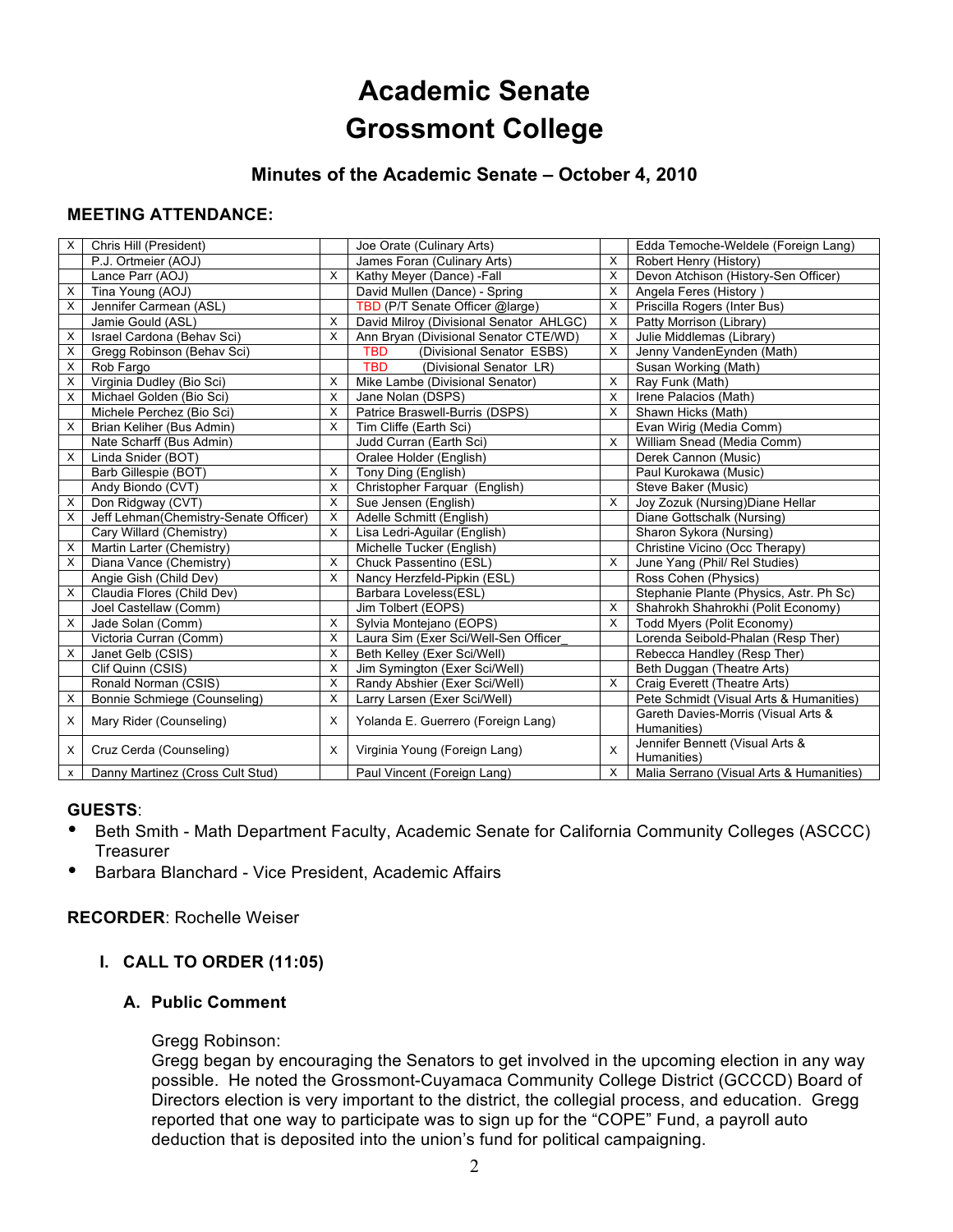#### **B. Approval of Agenda**

A motion was made to approve the day's agenda with one change; remove item E in the President's report, semester withdrawal deadlines, until the next meeting. M/S/U Perchez/Robinson

#### **C. Approval of Minutes from September 20, 2010**

A motion was made to approve the minutes from September 20, 2010. M/S/U Sim/Nolan

#### **II. PRESIDENT'S REPORT**

#### **A. Announcements**

Chris reported that the state is closer to approving a budget and noted as of the latest update growth funds may be available to community colleges.

Chris noted an e-mail sent by Kerry Kilber, Dean of Technology and Learning Resources, regarding ED 214, teaching and developing an online course. Chris noted Kerry requested her to highlight the course and its purpose, a learning opportunity for faculty members interested in teaching an online course. The course begins October 18 and registration is now open. Chris asked interested faculty to contact her for the e-mail link for the course and that an e-mail should be sent to all faculty soon.

#### **B. SB 1440 Update**

Chris began by reviewing SB 1440, noting it is legislation regarding guaranteed transfer for community college students to the CSU system. Chris then announced it had recently been signed into law, but noted that the process is going to take time to put the degrees into place. Beth reported the ceremonial signing would be taking place that morning at Los Angeles Mission College. Beth reported that conversations had already begun at the ASCCC to review all the community colleges and how to best implement the CSU, and possible UC, transfer degree programs (SB 2302 was also passed encouraging similar UC transfer guarantees). A task force has been formed to facilitate conversations between the academic areas; student services areas, and the CSU and UC systems. Beth noted a lot of work would be going into implementing the programs. She reported the CI-D project (focused on the development of common course numbering and descriptors) discipline input groups would be meeting for discussion on the degrees. Chris noted that e-mails would go out to the faculty as it came time for input from their discipline. Beth noted that the CI-D would be meeting with the top 20 majors that transfer to the CSU/UC system. It was reported the conversations with the Business/Economics disciplines would be upcoming in the spring.

#### **C. White House Summit on Community Colleges**

Chris reported that many discussions regarding education are taking place on the national level, one of those being the White House Summit on Community Colleges. Chris noted that this discussion would be taking place tomorrow and would be live streamed on the GC campus at 9:15am (opening session) and at 12:00pm (closing session) in room 220. It was noted that the link to the website was included in a campus wide email that was sent out on Friday. Chris encouraged faculty to attend as well as having their students attend.

#### **D. Academic Senate President Election-Open Nominations- Laura Sim**

Chris began by reporting that there were several upcoming election/selection processes, the first being the election of the Academic Senate President. Chris reported that Laura Sim, as a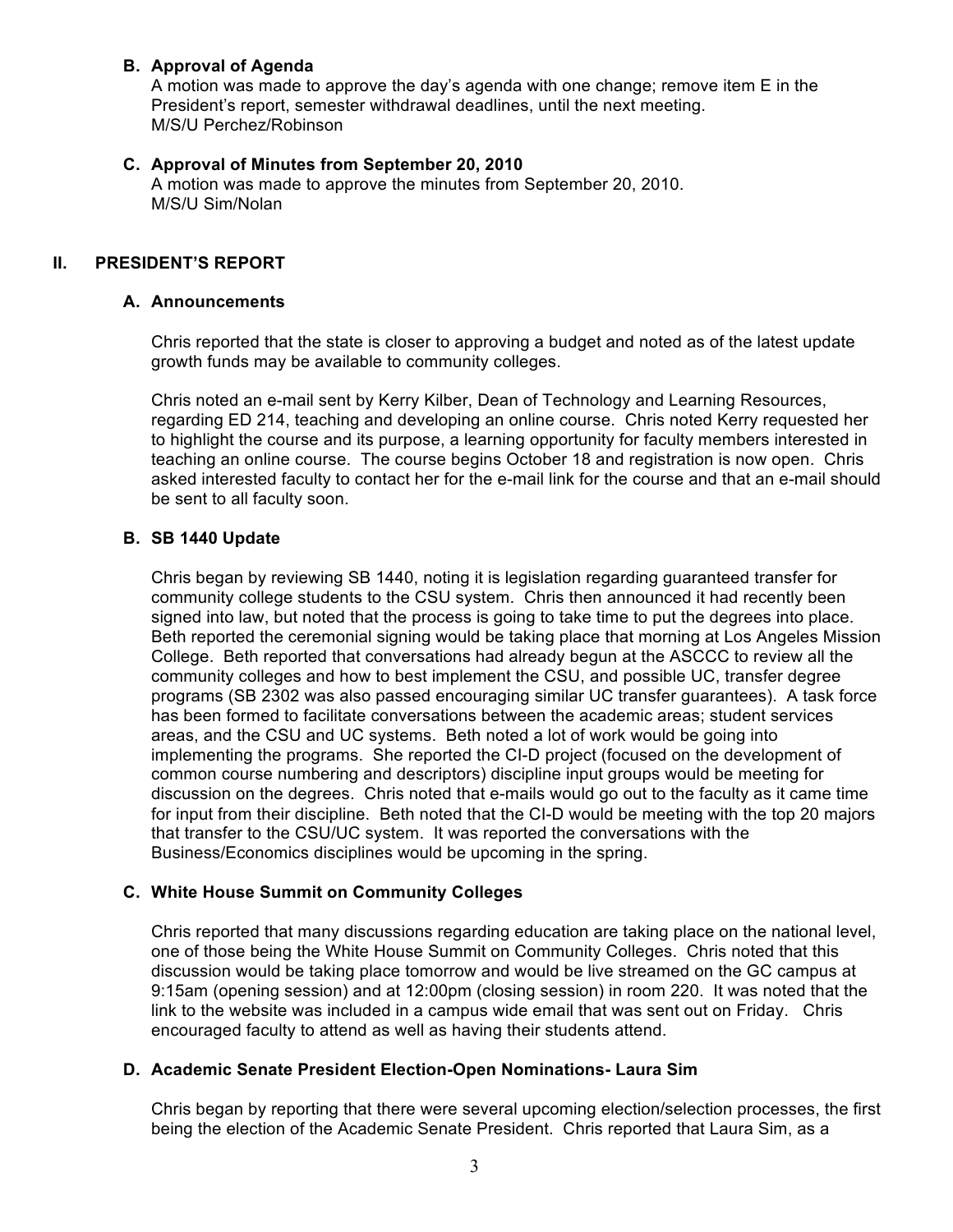Senate Officer, had volunteered to facilitate those processes. Chris noted that the Senate Bylaws provided for an election committee of three members. Chris reported that with the electronic ballot process fewer committee members are needed and the Senate may want to review the Senate Bylaws regarding elections at a later time. Chris then asked for volunteers for the committee; Angela Feres and Jennifer Bennett both volunteered.

Laura then reviewed the election process; candidates would be nominated, they would then need to accept the nomination in writing, the candidates would then receive the rules and have an opportunity to submit a candidate statement which will be posted online for all faculty to read. Laura then reviewed the timeline for the election; nominations would open today, October  $4<sup>th</sup>$ and running through October 18<sup>th</sup>; candidate statements would be due to Rochelle, Senate secretary, by October 21<sup>st</sup> for posting on the Academic Senate website; there will be an online election October 25<sup>th</sup> thru noon on October 29<sup>th</sup>, and November 1<sup>st</sup> a new senate president will be announced at the Senate meeting. Laura noted that all faculty members are eligible to vote, not just the Academic Senate.

Laura then officially opened nominations; Robert Henry nominated Sue Gonda; Yolanda Guerrero nominated Jeff Lehman, Jeff declined the nomination.

It was noted that the election for the divisional Senators would take place during the same electronic election.

#### **E. Semester Withdrawal Deadline- Barb Blanchard**

This item was moved to the next meeting.

#### **III. COMMITTEE REPORTS**

#### NONE.

Chris noted that there would be a small change in the committee reporting process; rather than having the committees report twice a year to the senate, the committees would report to the Senate Officers Committee (SOC) and a combined, bulleted list of the highlights for the upcoming year would be presented at a Senate meeting. At the end of the year the committees would come to the Senate to give a report on the year's activities and progress.

#### **IV. ACTION ITEMS**

#### **A. BP/AP 3910- Institutional Code of Ethics**

Chris began by explaining that one of the areas of focus during the last accreditation visit was ethics. Chris noted that previously the GCCCD did not have a code of ethics, so this is a new document that was presented at the previous District-wide Executive Council (DEC) to be presented to the various constituent groups for discussion and input. Chris then reviewed the document for the Senators and asked for a motion to put BP/AP 3910 on the table for discussion.

#### M/S/ Atchison/Dudley

Chris then opened the discussion. Some items discussed were: the specifics of the AP-Chris then covered the areas the AP touched on; the concern over whether the AP addresses discipline; the definition of the employees of the district (i.e. does it also extend to contractors). Much discussion occurred regarding gifts to faculty members from students. There was some concern regarding the term "requirement" in the BP language and what the consequences were for actions. It was noted that the union, the American Federation of Teachers, would want to be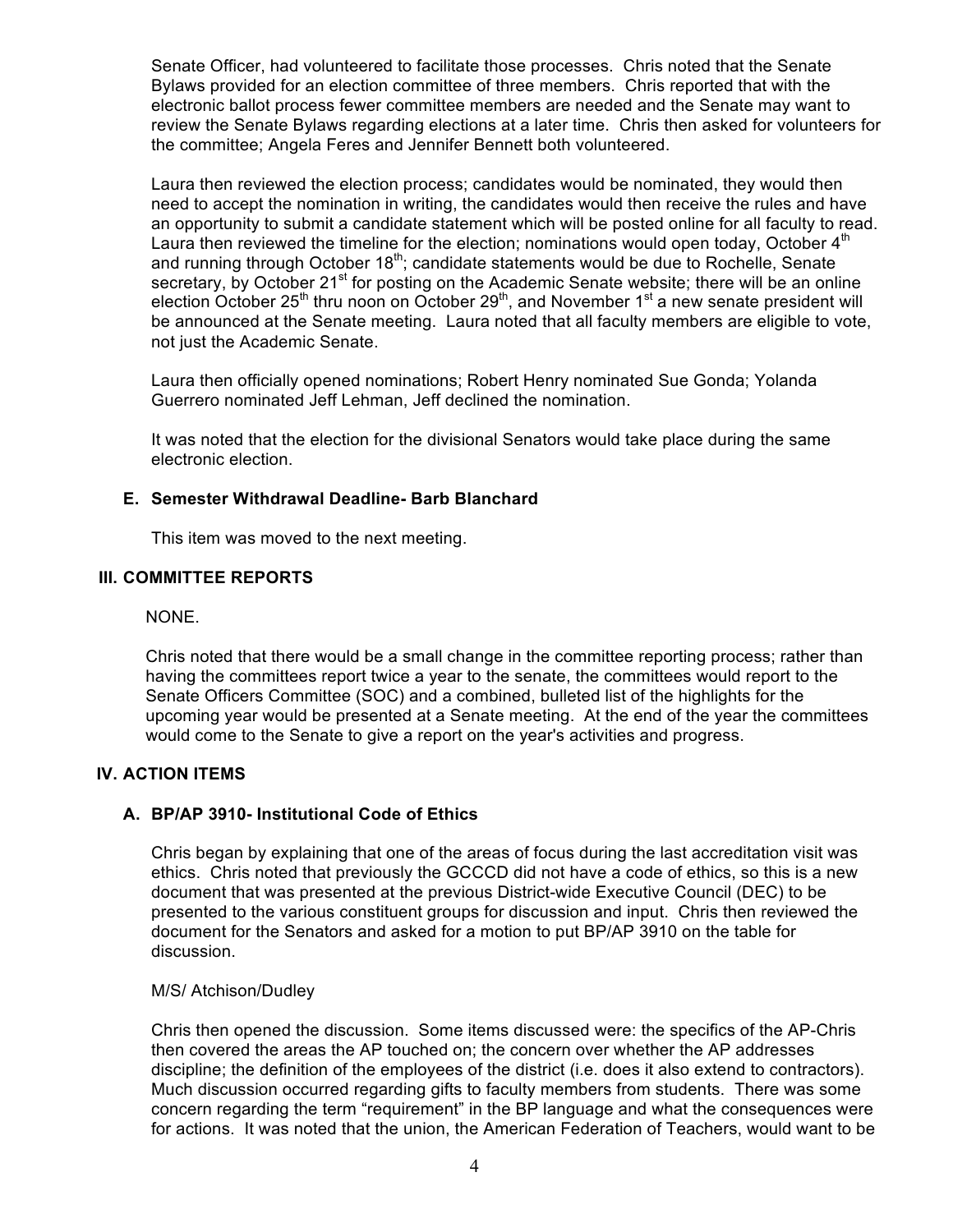involved in the process of reviewing a code of ethics. Also mentioned was a concern about how this code of ethics would apply to areas of study that require the use of subjects for experimentation. Chris noted that the document would be discussed among all the constituent groups on campus; Academic Senate, CSEA, Classified Senate, the AFT, etc. and all the input would be taken into consideration prior to a final endorsement being made by the groups.

Chris asked the Senators to please take the document back to their departments for discussion and she would carry forward the questions from this meeting.

Chris then asked for a motion to table the document until the next Senate meeting on October 18, 2010. M/S/U Carmean/Atchison

#### **V. INFORMATION ITEMS**

#### **A. GCCCD Legislative Program 2010-2011**

Chris began by explaining that this list is put together on an annual basis by the district so the district can keep track of and be aware of the different legislative items the state is working on, as well as be aware when the district may need to take a stand "for" or "against" an item. Chris noted some suggestions she had received regarding the list, including financial aid reform, the possible removal of transfer issues from the list (SB 1440 addressed this issue), and the addition of prerequisites to the list. Beth Smith noted that these are big picture items regarding legislation that might need to change in order to better service students and aid the job of teaching. It was suggested to add allowing for more full-time positions to the list. Chris requested the Senators take the list to their constituents for review and bring recommendations back to the next meeting for endorsement as additions to the list.

#### **B. Committee Appointments**

Chris asked the Senators to review the list of Committee Appointments as it would return as an action item at the next meeting.

#### **C. Accreditation Faculty Co-Chair Selection Process**

Chris noted that Laura Sim would be covering this information item, and due to Laura needing to leave that she would cover this item first. Laura began by noting that the Senators needed to discuss the process for selecting a Co-Chair for the Accreditation Committee. Laura noted that the selection would take place in the Senate and be by paper ballot. Laura reported that the process for the SLO and Distance Ed coordinator had been done slightly different than in the past and that the Senate officers thought they would like to follow that process for the Accreditation Co-Chair. Laura then reviewed process and the application. She noted that the position would require a 6-semester commitment, some reassigned time would be available, and some of the duties would include: co-chair the accreditation self study steering committee, assist the organization process for the college; and preparation and editing of self-study document. Laura noted interested candidates could contact her for the position description and requirements. Laura then reviewed the suggested questions from the SOC. Laura then asked the Senators to please review the process and the proposed application process and consider it for the next meeting. Laura then reviewed the process timeline; October  $18<sup>th</sup>$  to approve the application and process as well as open nominations; November  $1<sup>st</sup>$  to close nominations, November  $5<sup>th</sup>$  for interested parties to submit application to Laura, November  $8<sup>th</sup>$  for applications to be sent to Senators for review. November 15<sup>th</sup> for vote to take place during Senate meeting. Laura noted that neither the application nor the process was final; today it was presented as an information item and at the next meeting the Senators would have an opportunity to make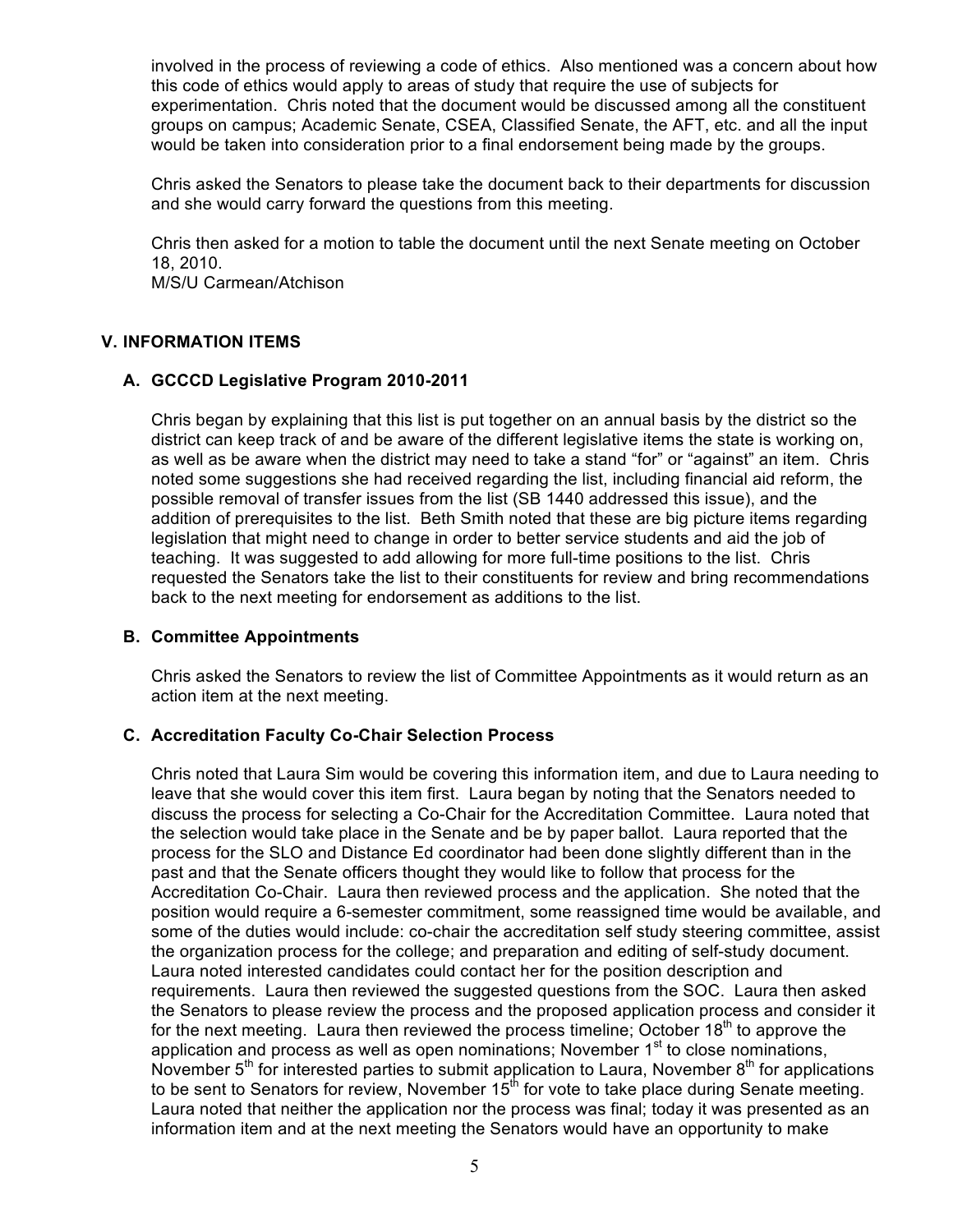changes or suggestions. It was clarified that the committee has a faculty co-chair as well as an administrative co-chair; and that the position would need to be filled by a full-time faculty member. Laura closed with this item would be an action item at the October  $18<sup>th</sup>$  meeting and to please e-mail her any suggestions or changes.

#### **D. Prerequisites-Enforcement, Clearance and Challenge Processes**

Chris began by reviewing the purpose and current status of course prerequisites. She noted that many prerequisites on campus are not being enforced; this creates a situation where students either under-prepared for classes, and are often not successful, and/or the instructors must take on the responsibility of determining eligibility for the course after the student has enrolled. She reported that there is currently a discussion underway on how to address the inconsistency in enforcement that would include working with the departments on courses that have pre-requisites, reviewing those courses, and determining if a prerequisite is still needed. If so, then the prerequisite would be hard blocked. If not, then the department could choose a recommended prep or remove the prerequisite entirely. Chris then reviewed the prerequisite clearance processes that are in place. Chris noted that Senators will have the opportunity for discussion at the next meeting and asked the Senators to review the current clearance processes that are in place and available in the catalog. It was estimated that less than 50% of the pre-requisites in place are enforced or hard-blocked.

Meeting Adjourned at 12:20 pm Next meeting is scheduled for October 18, 2010.

CH: rw

The Academic Senate minutes are recorded and published in summary form. Readers of these minutes must understand that recorded comments in these minutes do not represent the official position of the Academic Senate. The Academic Senate expresses its official positions only through votes noted under "Action."